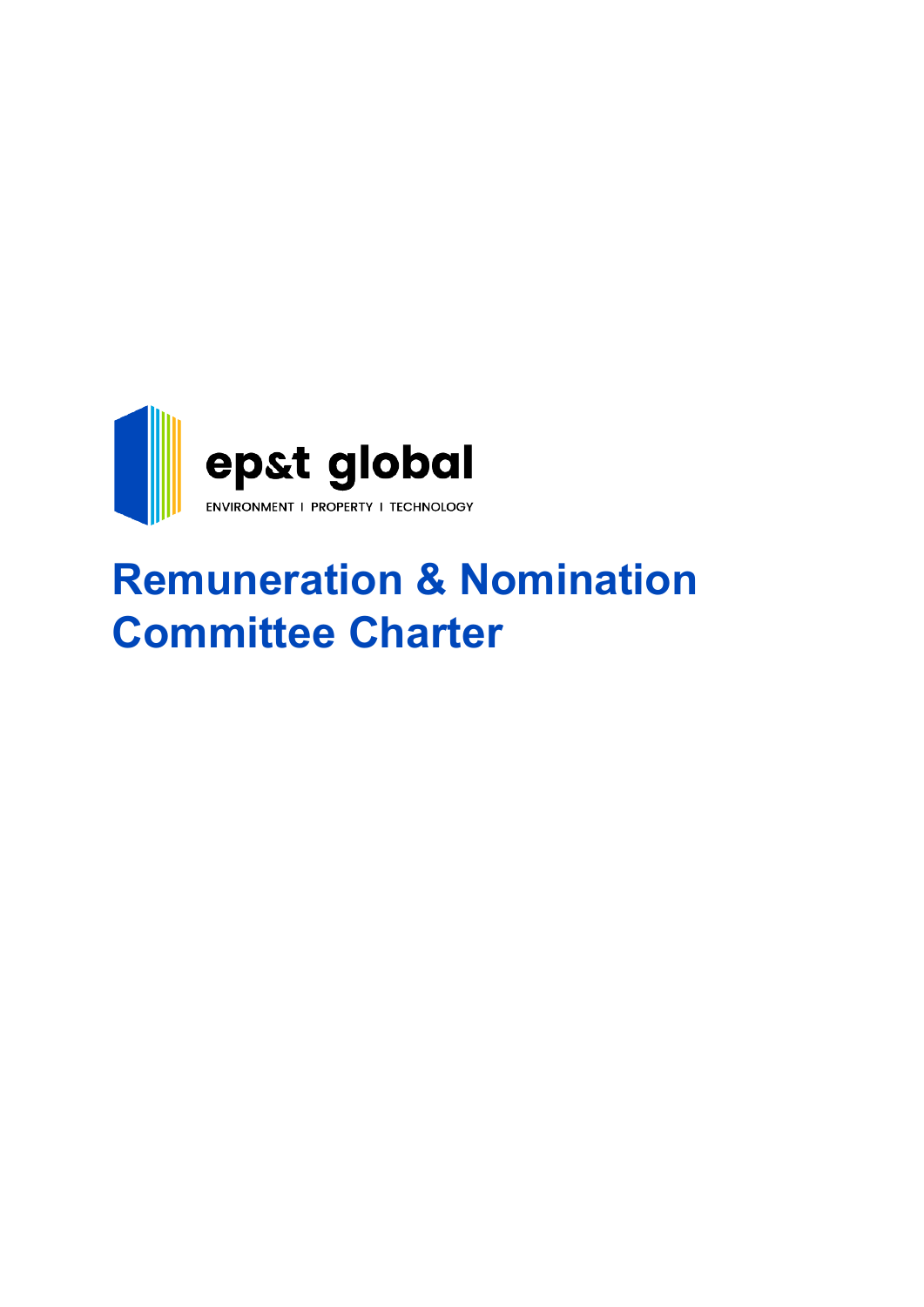# **Contents**

| 1.                              | <b>Introduction</b>                                                                                                                        | $\mathbf{2}$                     |
|---------------------------------|--------------------------------------------------------------------------------------------------------------------------------------------|----------------------------------|
| 1.1<br>1.2                      | <b>Purpose of Charter</b><br><b>Role of Committee</b>                                                                                      | $\overline{2}$<br>$\overline{2}$ |
| 2.                              | <b>Membership</b>                                                                                                                          | 3                                |
| 2.1<br>2.2<br>2.4               | <b>Composition of Committee</b><br>Ceasing to be a member of the Committee<br>Secretary                                                    | 3<br>3<br>4                      |
| 3.                              | <b>Meetings &amp; authority of Committee</b>                                                                                               | 4                                |
| 3.1<br>3.2                      | Meetings<br>Authority                                                                                                                      | 4<br>4                           |
| 4.                              | <b>Duties and responsibilities</b>                                                                                                         | 4                                |
| 4.1<br>4.2<br>4.3<br>4.4<br>4.5 | Understanding the Company's Business<br>Reporting<br>Specific responsibilities<br><b>Other matters</b><br>Committee performance assessment | 4<br>4<br>5<br>8<br>8            |
| 5.                              | <b>Other matters</b>                                                                                                                       | 8                                |
| 5.1<br>5.2                      | <b>Amendment of Charter</b>                                                                                                                | 8<br>8                           |
|                                 | Adoption of Charter and periodic review                                                                                                    |                                  |

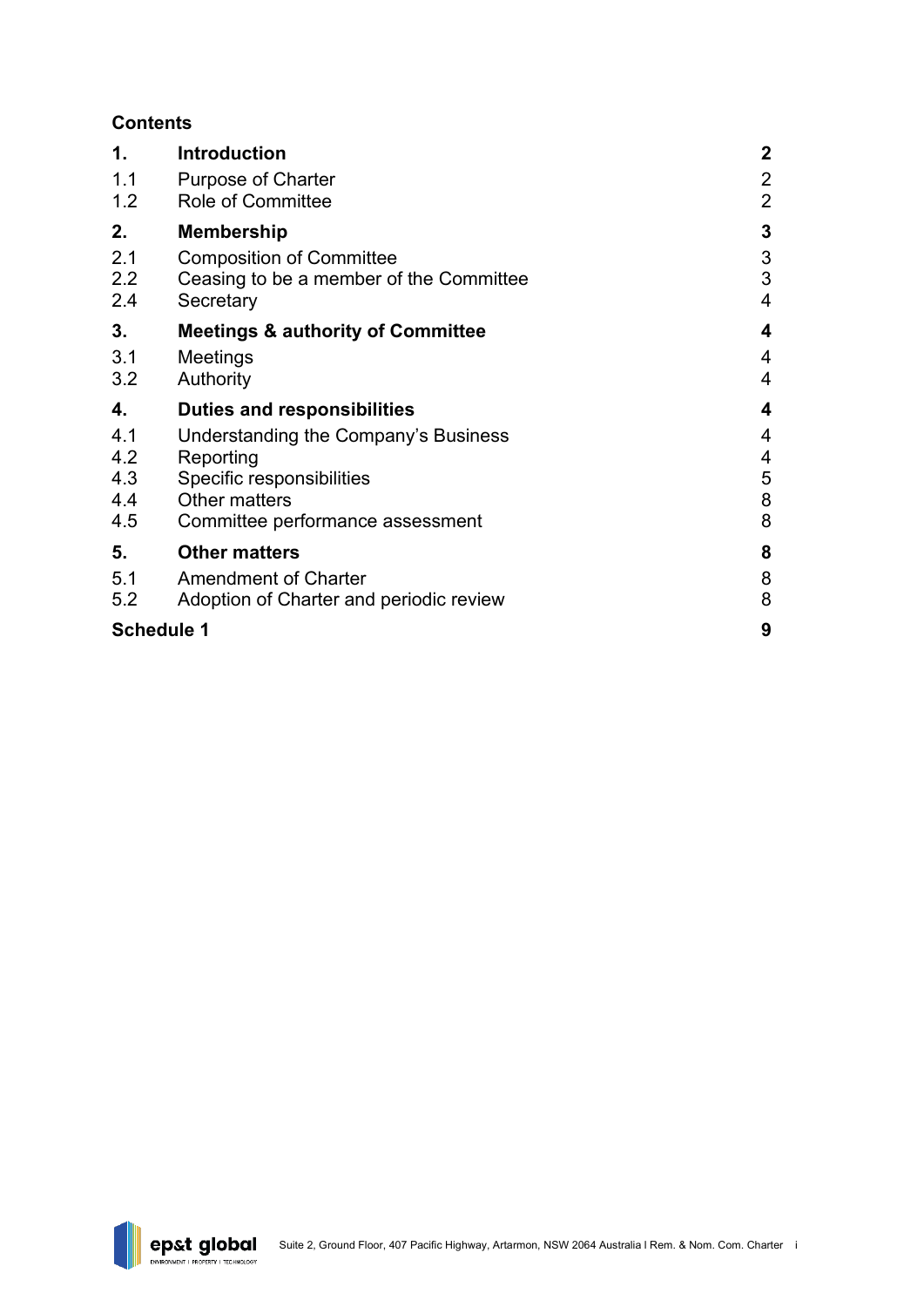# **Remuneration & Nomination Committee Charter**

# **EP&T Global Limited ACN 645 144 314 (EP&T)**

# **Operative provisions**

## <span id="page-2-0"></span>**1. Introduction**

#### <span id="page-2-1"></span>**1.1 Purpose of Charter**

This is the Charter of the Remuneration & Nomination Committee established by the Board of EP&T Global Limited (the **Charter**). The Charter governs the operations of the Remuneration & Nomination Committee (the **Committee**). It sets out the Committee's role and responsibilities, composition, structure and membership requirements.

#### <span id="page-2-2"></span>**1.2 Role of Committee**

The Committee is established by the Board of Directors. The purpose of the Committee is to assist the Board by reviewing and making recommendations to the Board in relation to:

- (a) EP&T's remuneration policy, including as it applies to Directors and the process by which any pool of Directors' fees approved by shareholders is allocated to Directors;
- (b) Board succession issues and planning;
- (c) the appointment and re-election of people as members of the Board and its committees;
- (d) induction of people as Directors and continuing professional development programs for Directors;
- (e) remuneration packages of senior executives, non-executive Directors and executive Directors, equity-based incentive plans and other employee benefit programs;
- (f) EP&T's superannuation arrangements;
- (g) EP&T's recruitment, retention and termination policies;
- (h) succession plans of the CEO, senior executives and executive Directors;
- (i) the process for the evaluation of the performance of the Board, its Board Committees and individual Directors;
- (j) the review of the performance of senior executives and members of the Board, which should take place at least annually;
- (k) those aspects of EP&T's remuneration policies and packages, including equity-based incentives, which should be subject to shareholder approval;
- (l) the process for recruiting a new Director, including evaluating the balance of skills, knowledge, experience, independence and diversity on the Board and, in the light of this evaluation, preparing a description of the role and capabilities required for a particular appointment;
- (m) assessing the Board's 'skills matrix' and identifying any gaps in the collective skills of the Board that should be addressed as part of EP&T's professional development initiatives for Directors; and

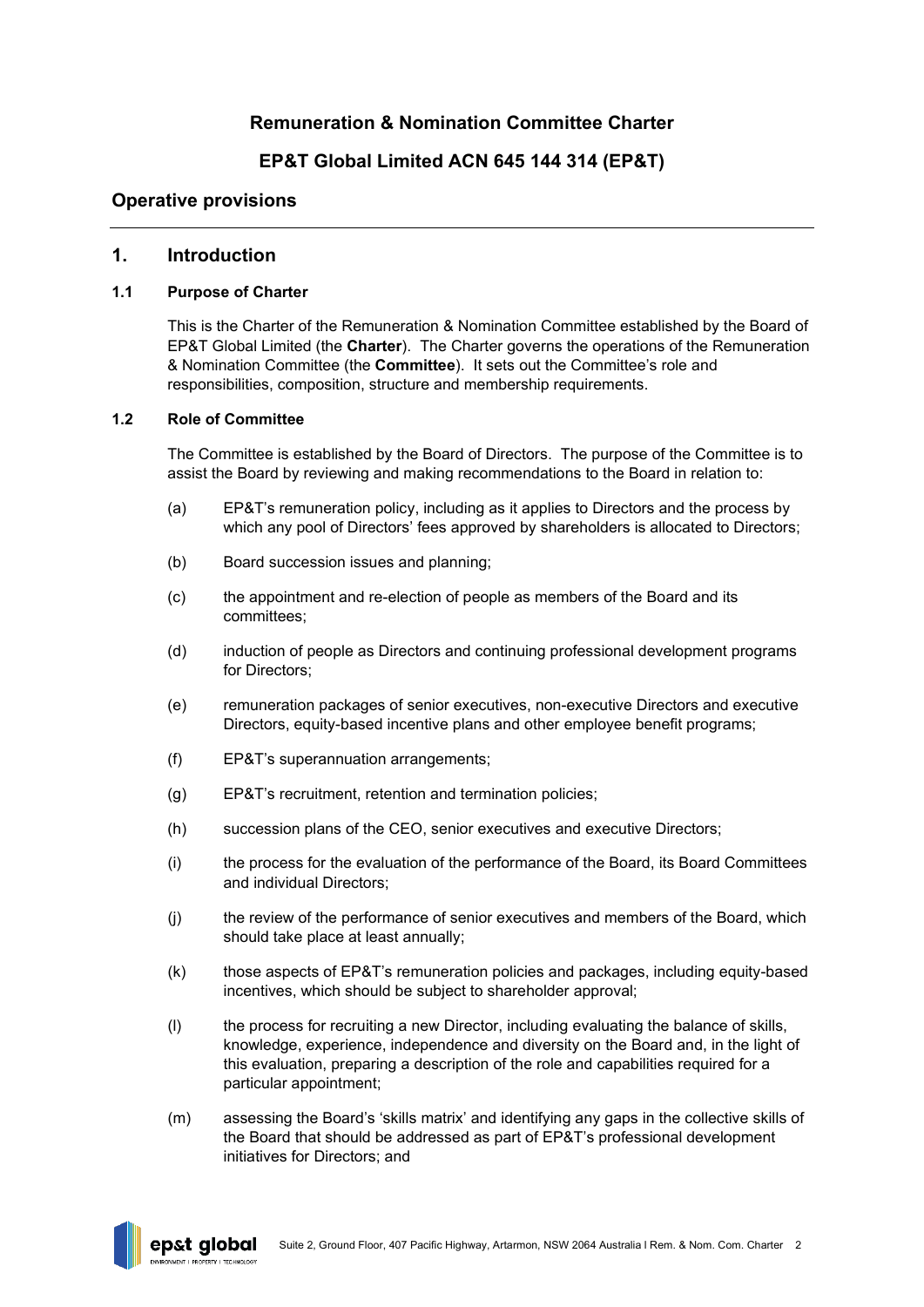(n) the size and composition of the Board and strategies to address Board diversity and EP&T's performance in respect of EP&T's Diversity Policy, including whether there is any gender or other inappropriate bias in remuneration for Directors, senior executives or other employees.

# <span id="page-3-0"></span>**2. Membership**

## <span id="page-3-1"></span>**2.1 Composition of Committee**

The Committee will:

- (a) comprise only of members of the Board of Directors (**Directors**) and members will be appointed and removed by the Board;
- (b) be of sufficient size, independence and technical expertise to discharge its mandate effectively;
- (c) consist of:
	- (i) at least three members;
	- (ii) a majority non-executive directors;[1](#page-3-3)
	- (iii) a majority of independent[2](#page-3-4) Directors (**Independent Directors**);
	- (iv) an independent chair, who will be nominated by the Board from time to time, but who will either be the Chair of the Board or an Independent Director;
	- (v) if the Committee Chair is also the chair to the Board, then a separate Committee Chair will be appointed to chair any discussions by the Committee involving succession planning for the role of chair to the Board;
- (d) include at least one member who has expertise in remuneration; and
- (e) comprise members who will be appointed for a fixed period of no more than 3 years, with Committee members generally being eligible for re-appointment for so long as they remain Independent Directors.

### <span id="page-3-2"></span>**2.2 Ceasing to be a member of the Committee**

A person will cease to be a member of the Committee if:

- (a) the person gives reasonable notice in writing to the Committee Chair of the person's resignation as a member of the Committee;
- (b) the Committee Chair gives the person notice in writing that the person is to cease to be a member of the Committee; or
- (c) the person ceases to be a Director, in which case the person automatically ceases to be a member of the Committee.

<span id="page-3-4"></span><sup>2</sup> Independent, as defined by the ASX Corporate Governance Council. See [Schedule 1](#page-9-0) to this Charter.



<span id="page-3-3"></span> $1$  Note an entity which is included in the S&P/ASX300 index at the beginning of a financial year must have a remuneration committee comprised solely of non-executive directors for the entirety of that financial year (LR 12.8).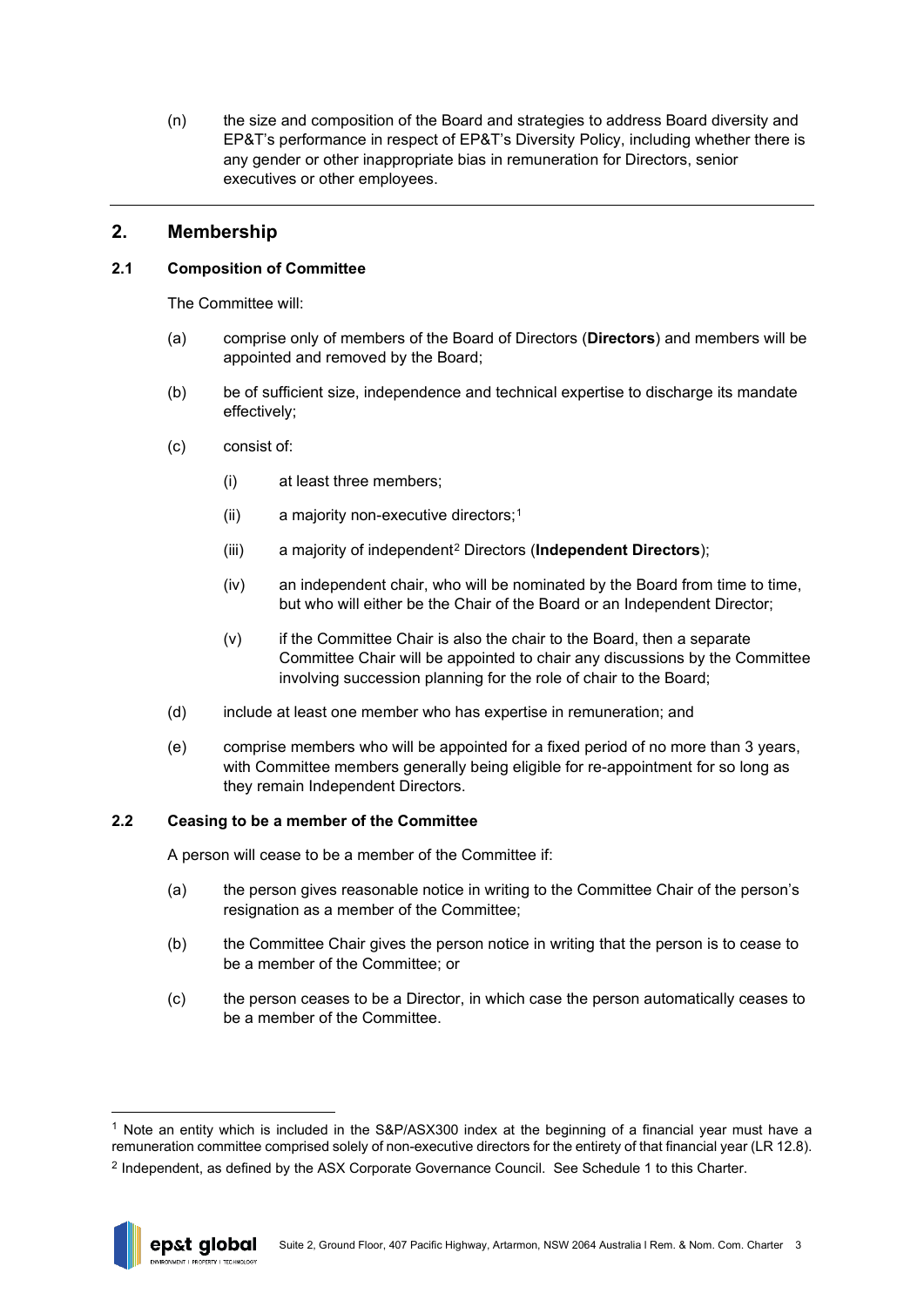#### <span id="page-4-0"></span>**2.3 Secretary**

- (a) The Committee will have a secretary, which is to be the Company Secretary or such other person as nominated by the Board (**Committee Secretary**).
- (b) The Committee Secretary will attend all Committee meetings.
- (c) The Committee Secretary, in conjunction with the Chair of the Committee, must prepare an agenda to be circulated to each Committee member at least five full working days prior to each meeting of the Committee.
- (d) The Committee Secretary will distribute a meeting timetable for each forthcoming calendar year.

# <span id="page-4-1"></span>**3. Meetings & authority of Committee**

#### <span id="page-4-2"></span>**3.1 Meetings**

- (a) The Committee will meet as often as necessary, but must meet at least twice a year and one of those meetings must take place at least 2 months prior to each annual general meeting.
- (b) The Chair of the Committee must call a meeting of the Committee if so requested by any Committee member, the Managing Director or the Company Secretary.
- (c) The Committee may invite other persons, including internal specialists or external advisers, to attend meetings if considered appropriate by the Chair of the Committee.
- (d) The quorum necessary for a meeting of the Committee will be 2 members, of whom at least one must be an Independent Director.

### <span id="page-4-3"></span>**3.2 Authority**

The Board authorises the Committee, within the scope of its responsibilities, to:

- (a) investigate any matter within the ambit of the role of the Committee as described in paragraph [1.2,](#page-2-2) which is brought to its attention with full access to all books, records and facilities;
- (b) seek any information it requires from an employee (and all employees are directed to co-operate with any request made by the Committee) or external parties;
- (c) obtain outside professional advice as it determines necessary to carry out its duties; and
- (d) ensure the attendance EP&T officers at meetings as it thinks appropriate.

### <span id="page-4-4"></span>**4. Duties and responsibilities**

#### <span id="page-4-5"></span>**4.1 Understanding EP&T's Business**

The Committee will ensure it understands EP&T's structure, business and controls to ensure that it can adequately assess the significant risks faced by EP&T.

#### <span id="page-4-6"></span>**4.2 Reporting**

(a) The Chair of the Committee must report the findings and recommendations of the Committee to the next Board meeting following each meeting of the Committee.

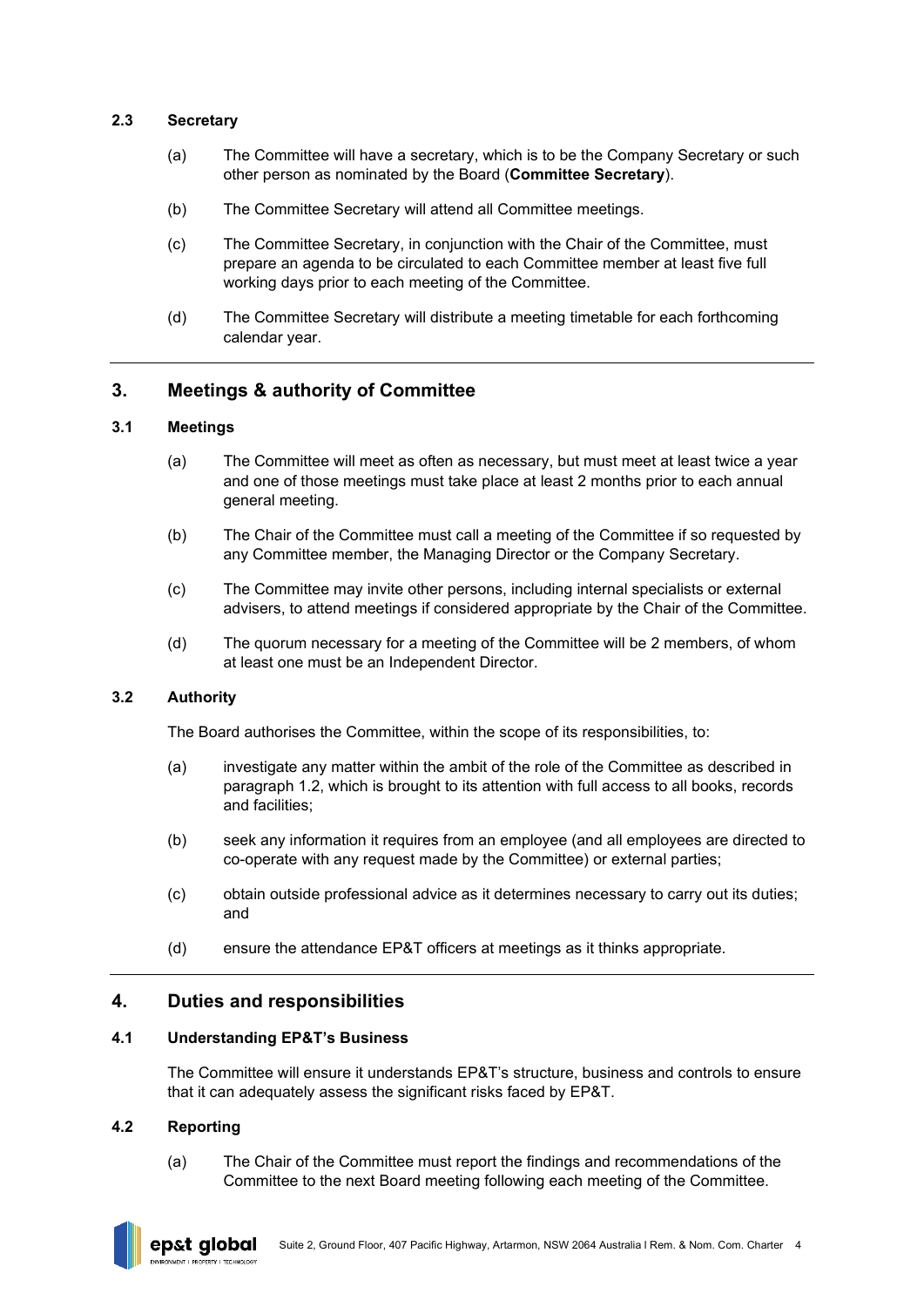- (b) The minutes of all Committee meetings will be circulated to members of the Board by the Committee Secretary.
- (c) The Chair of the Committee must submit an annual report to the Board summarising the Committee's activities during the year and the Committee's significant results and findings.
- (d) The Committee must approve:
	- (i) the details to be published in EP&T's Annual Report or any other statutory report or document with respect to the activities and responsibilities of the Committee; and
	- (ii) any statement on EP&T's remuneration policy and executive compensation disclosures that may be required by law or other regulatory requirements (including any such statement to be included in EP&T's Annual Report).

#### <span id="page-5-0"></span>**4.3 Specific responsibilities**

In addition to any other matters which may be delegated to the Committee by the Board (including special investigations), the Committee is responsible for:

#### (a) **Remuneration of senior executives and executive Directors**

- (i) regularly reviewing and making recommendations to the Board with respect to an appropriate remuneration policy including retirement benefits and termination payments (if any) for senior executives and executive Directors, ensuring that such a policy:
	- (A) enables EP&T to attract and retain valued employees;
	- (B) motivates senior executives and executive Directors to pursue the long term growth and success of EP&T;
	- (C) demonstrates a clear relationship between performance and remuneration; and
	- (D) has regard to prevailing market conditions.
- (ii) regularly reviewing and making recommendations to the Board regarding the remuneration packages of senior executives and executive Directors, including (as appropriate) fixed, performance-based and equity-based remuneration, reflecting short and long term performance objectives appropriate to EP&T's circumstances and goals;
- (iii) making recommendations to the Board with respect to the quantum of short term incentives (if any) to be paid to senior executives;

#### (b) **Remuneration of non-executive Directors**

- (i) making recommendations as to the structure of remuneration for non-executive Directors;
- (ii) ensuring that fees paid to non-executive Directors are within the aggregate amount approved by shareholders and making recommendations to the Board with respect to the need for increases to this aggregate amount at EP&T's annual general meeting;

### (c) **Employee benefits and other policies**

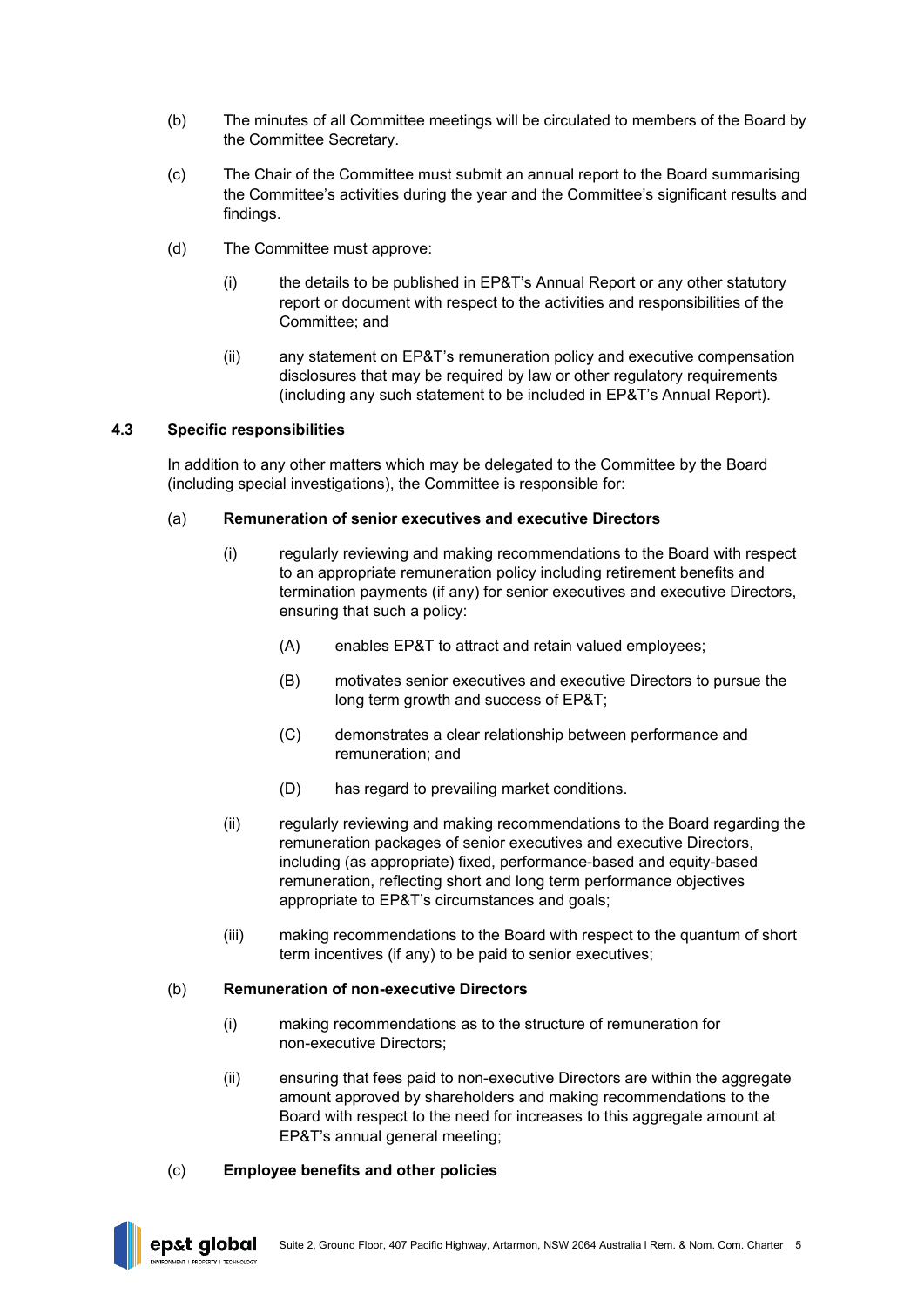- (i) making recommendations to the Board with respect to the implementation and operation of equity-based incentive plans and other employee benefit programs;
- (ii) regularly reviewing EP&T's recruitment, retention and termination policies;

# (d) **Superannuation**

(i) Regularly reviewing and providing advice to the Board in relation to EP&T's superannuation arrangements:

## (e) **Senior executives and executive Directors succession**

(i) Reviewing succession plans of senior executives and executive Directors on a regular basis to maintain an appropriate balance of skills, experience and expertise in the management of EP&T and providing advice to the Board accordingly;

# (f) **Board succession**

(i) Reviewing Board succession plans on a regular basis to maintain an appropriate balance of skills, knowledge, experience, independence, diversity and expertise on the Board and providing advice to the Board accordingly;

# (g) **New Directors**

- (i) developing policy, procedures and processes for the selection and appointment of Directors;
- (ii) identifying individuals who may be qualified to become Directors, having regard to such factors as the Committee considers appropriate, including judgement, skill, diversity, experience with business and other organisations of a comparable size, the interplay of the candidate's experience with the experience of other Board members, the extent to which the candidate would be a desirable addition to the Board and any Board Committee, and the Corporate Governance Principles and Recommendations (4th edition) of the ASX Corporate Governance Council (the **Guidelines**);
- (iii) ensuring that an effective orientation program for new Directors is in place, and regularly reviewing its effectiveness;

# (h) **Board Committees**

(i) identifying Directors qualified to fill vacancies on Board committees and making recommendations to the Board accordingly, having regard to such factors as the Committee considers appropriate, including the terms of reference of the particular Board committee the Director's experience, the interplay of the Director's experience with the experience of other Committee members and the Guidelines.

### (i) **Performance**

(i) developing or arranging a program for inducting new Directors and providing appropriate professional development opportunities for Directors to develop and maintain the skills and knowledge needed to perform their role as directors effectively, which should include but not be limited to briefings on relevant accounting standards and developments in any relevant accounting standards to fulfil a Director's responsibilities in relation to EP&T's financial statements;

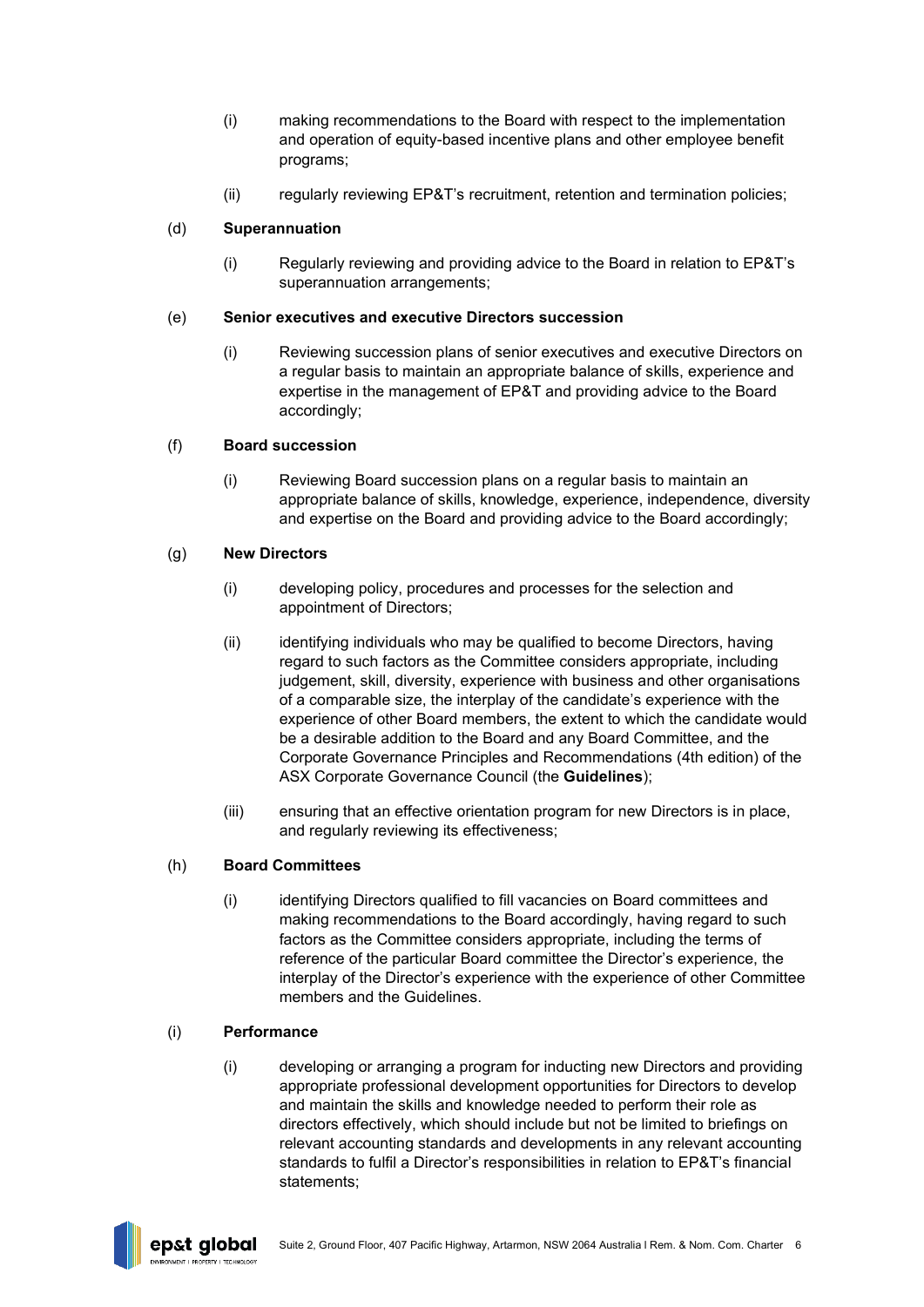- (ii) regularly reviewing whether Directors have the requisite skills, knowledge and familiarity with EP&T and its operating environment as well as identifying any gaps in the collective skills of the Board that should be addressed in order to fulfil their role on the Board and where any gaps are identified consider what training or development could be undertaken to fill those gaps;
- (iii) in conjunction or collaboration with the Board, developing procedures for the annual evaluation of the performance of the Board, each Board Committee and individual Directors, comparing their performance with the requirements of the Board Charter, this Charter, other relevant Board Committee Charters and the reasonable expectations of individual Directors;

# (j) **Senior executives and executive Directors**

- (i) developing and implementing a plan for identifying, assessing and enhancing competencies of senior executives and executive Directors;
- (ii) ensuring that the performance of each senior executive and executive Director is evaluated at least annually;

# (k) **Board**

- (i) considering and articulating the time needed to fulfil the role of Chair and non-executive Director;
- (ii) developing and implementing a plan for identifying, assessing and enhancing Director competencies;
- (iii) developing and implementing succession planning for the Board;
- (iv) establishing procedures for the Committee to oversee the evaluation of the performance of the Board and each Director including an assessment of whether each Director has devoted sufficient time to their duties;

## (l) **Shareholder approval**

(i) Considering those aspects of EP&T's remuneration policies and packages, including equity-based incentives, which should be subject to shareholder approval and making recommendations to the Board accordingly;

### (m) **Size and composition of the Board**

- (i) regularly reviewing the size and composition of the Board and making recommendations to the Board with regard to any appropriate changes;
- (ii) providing advice to the Board with respect to the necessary and desirable competencies of Directors;
- (iii) making recommendations to the Board for the appointment and removal of Directors;
- (iv) in a timely manner, making recommendations to the Board whether or not Directors, whose term of office is expiring, should be proposed for re-election at EP&T's next AGM;

### (n) **Diversity**

(i) developing measurable objectives to achieve gender diversity in accordance with EP&T's Diversity Policy;

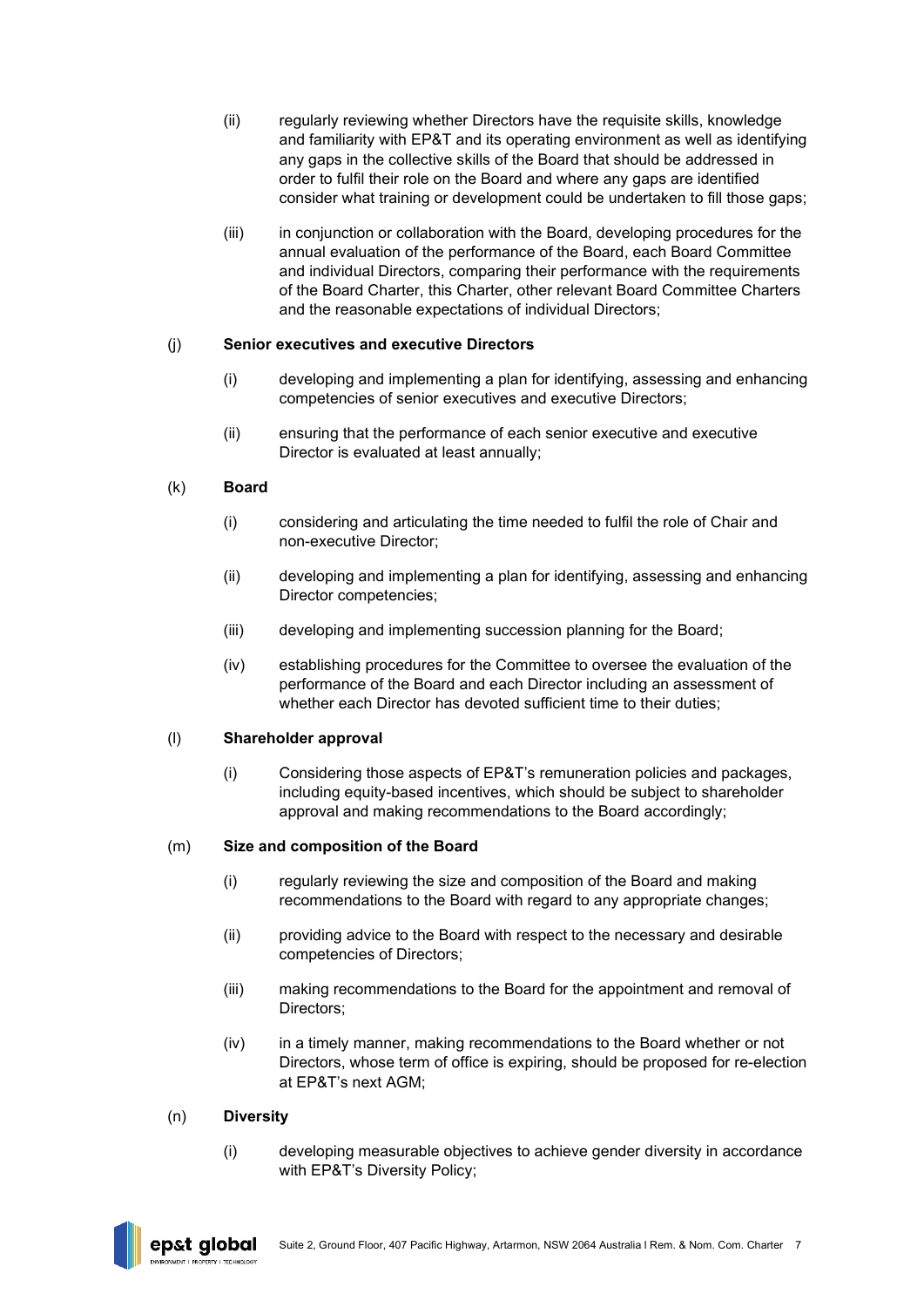- (ii) monitoring, reviewing and reporting to the Board on EP&T's performance in respect of gender diversity in accordance with EP&T's Diversity Policy;
- (iii) reviewing EP&T's Diversity Policy at least annually to assess the effectiveness of the policy and make recommendations to the Board as to any strategies required to address Board diversity;
- (iv) reviewing and reporting to the Board at least annually on the relative proportion of women and men at all levels of the business; and
- (v) reviewing and making recommendations to the Board on remuneration by gender.
- (vi) The Committee will have no executive powers with regard to its findings and recommendations.

#### <span id="page-8-0"></span>**4.4 Other matters**

- (a) The Committee is authorised to engage, at EP&T's expense, outside legal or other professional advice or assistance on any matters within its terms of reference.
- (b) The Committee is authorised to seek any information it requires from any officer or employee of EP&T and such officers or employees will be instructed by the Board of EP&T employing them to respond to such enquiries.
- (c) No member of the Committee may participate in any decision with respect to his or her position or remuneration.
- (d) The Committee may, in its discretion, delegate all or some of its responsibilities to a sub-committee.

#### <span id="page-8-1"></span>**4.5 Committee performance assessment**

- (a) The Committee will perform an evaluation of its performance at least annually to determine whether it is functioning effectively by reference to current best practice.
- (b) The Board will evaluate the performance of the Committee as appropriate.

### <span id="page-8-2"></span>**5. Other matters**

#### <span id="page-8-3"></span>**5.1 Amendment of Charter**

This Charter can only be amended with the approval of the Board.

#### <span id="page-8-4"></span>**5.2 Adoption of Charter and periodic review**

- (a) This Charter was adopted by the Board on 18 March 2021, and takes effect from that date and replaces any previous Charter in this regard.
- (b) The Committee must review and reassess this Charter at periodically and, if required, make recommendations to the Board in respect of any amendments to the Charter. The Board will also review this Charter periodically. The Company Secretary will communicate any amendments to employees as appropriate.